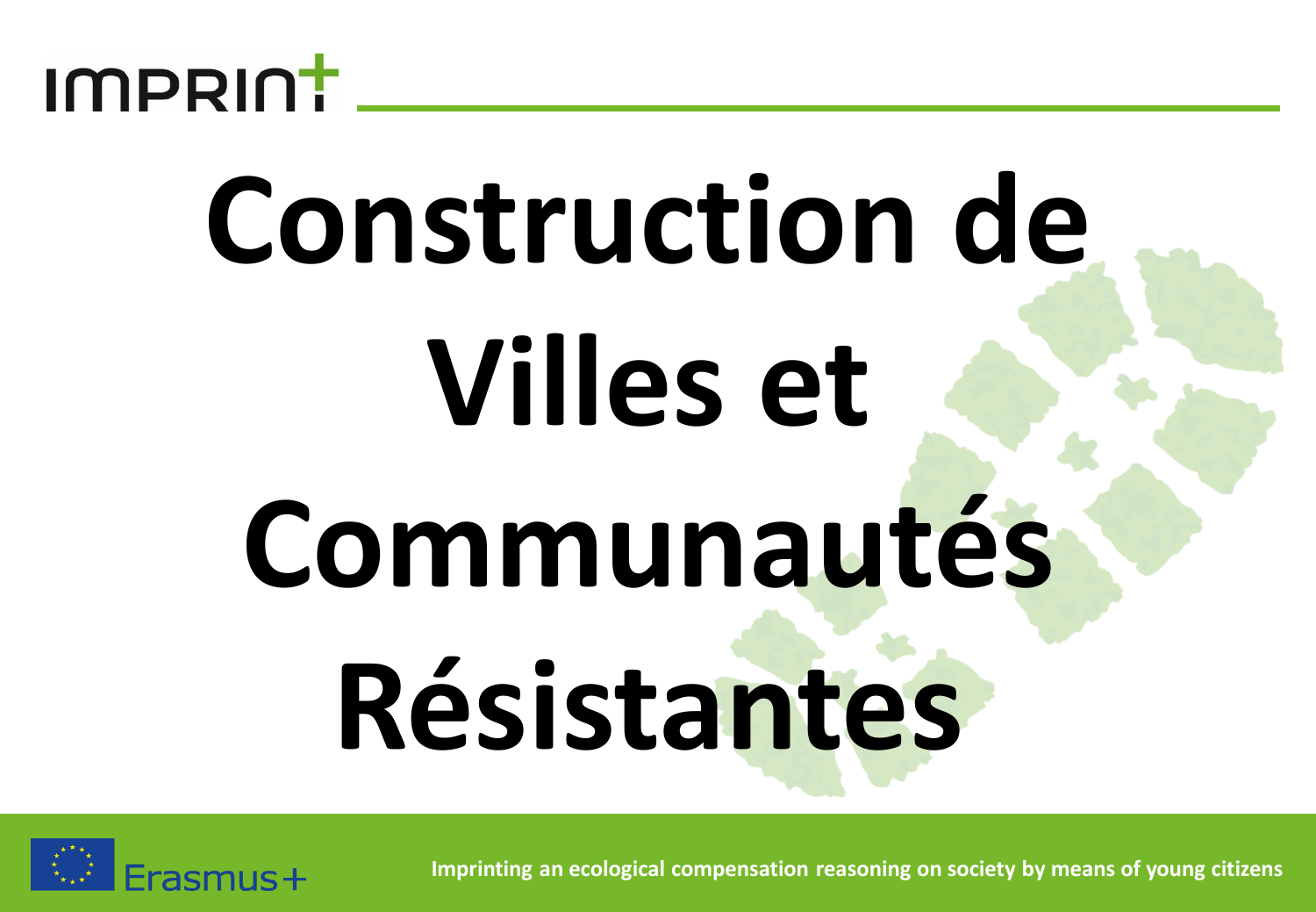#### **IMPRINT Plantation d'arbres supplémentaires afin d'améliorer la qualité de l'air et capturer les émissions de carbone**

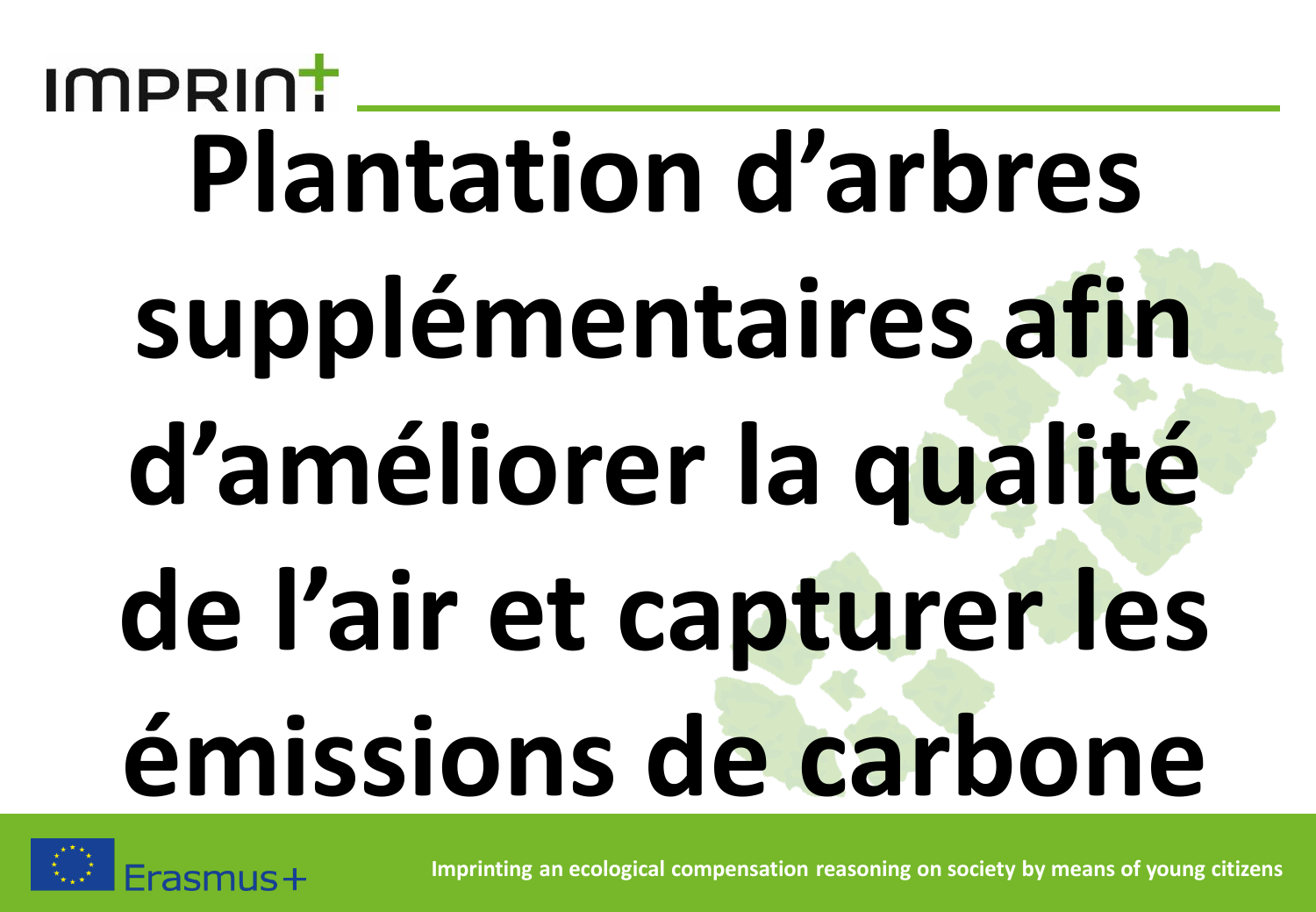

## **Redirection des détritus des zones d'enfouissement**

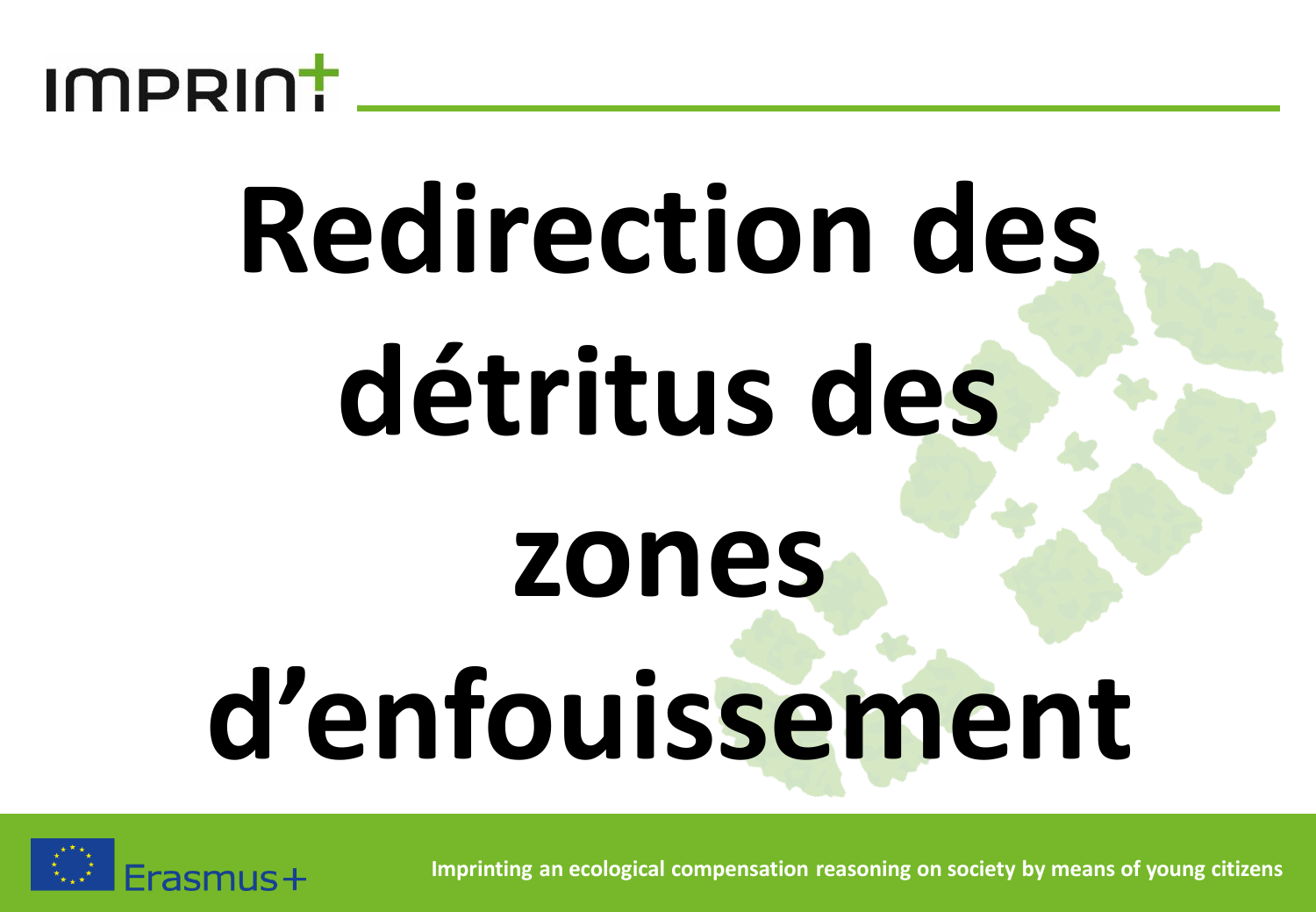

# **Conception de Produits Zéro Déchet**

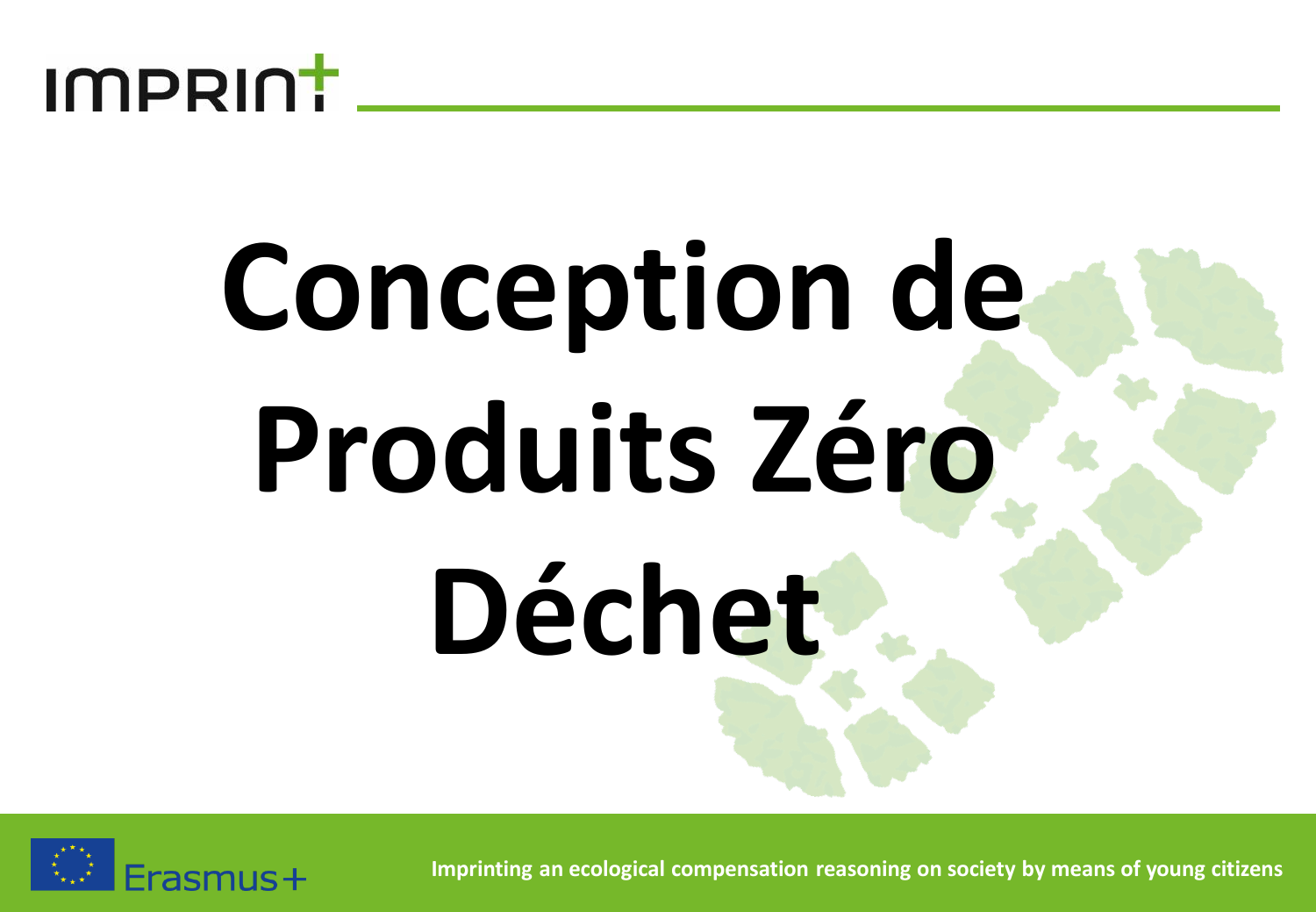

#### **Instauration d'un meilleur système de santé, plus efficace, plus juste, avec moins de pertes**

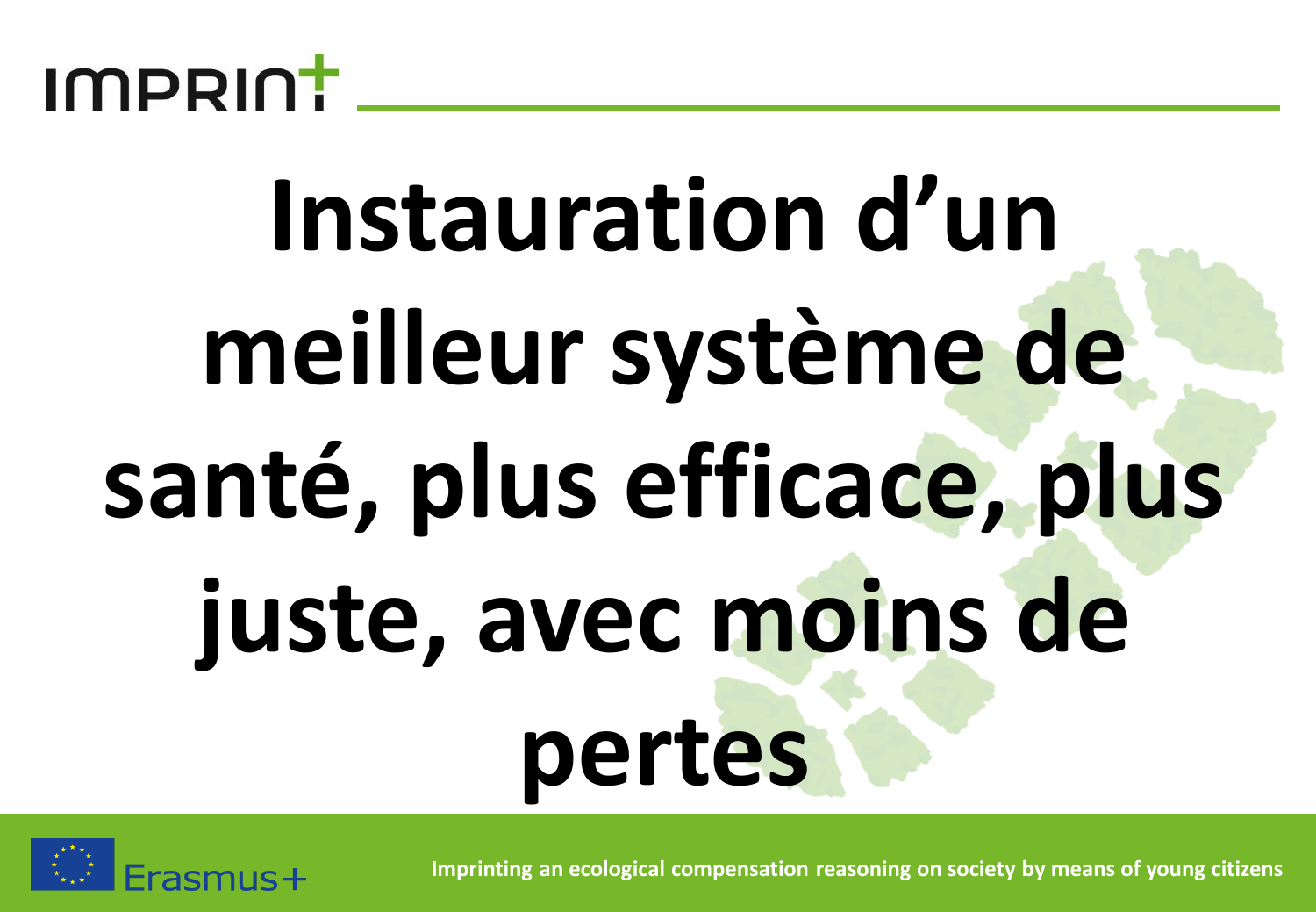

# **Création de points de distribution d'eau potable**

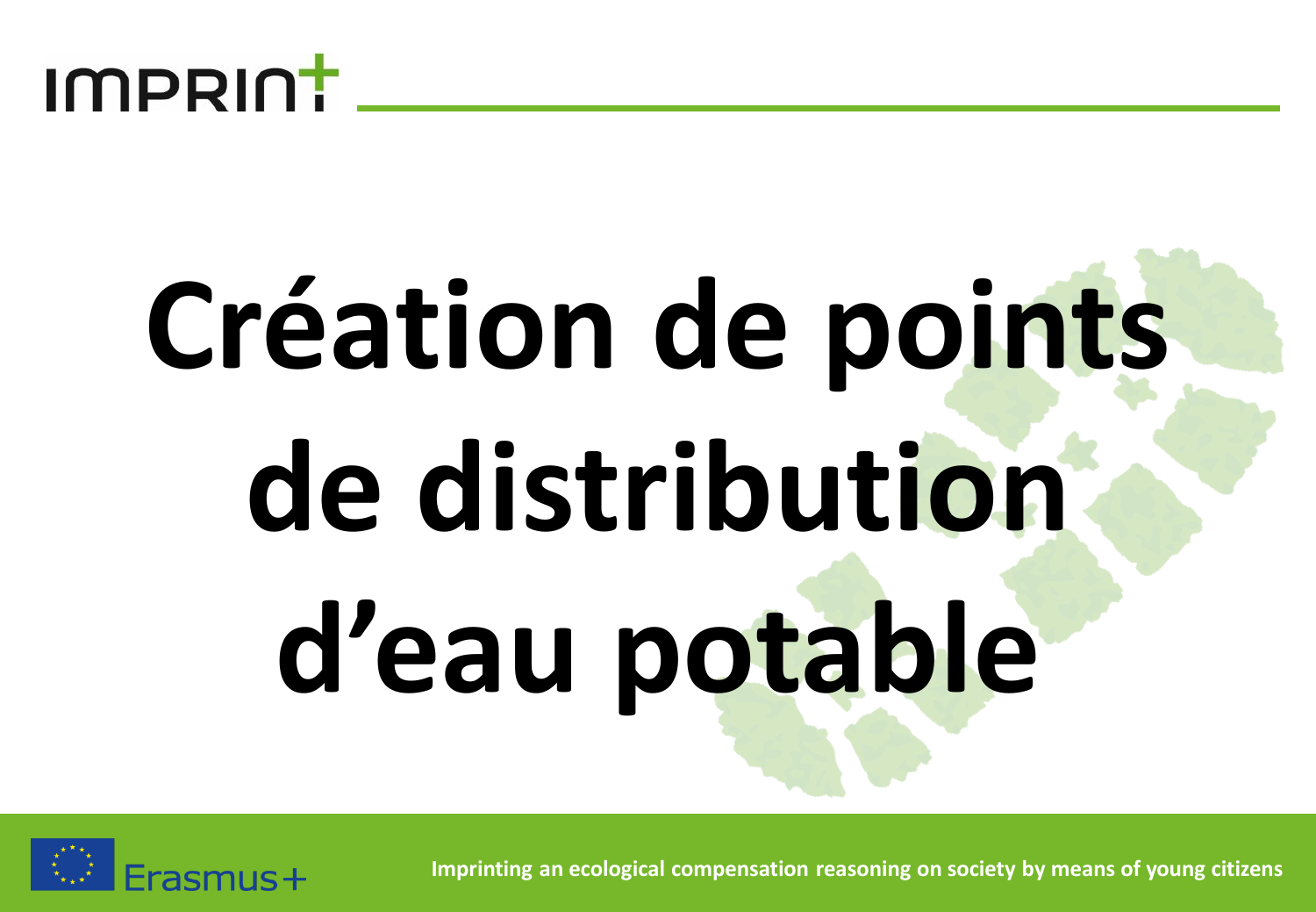#### IMPRINT

## **Création d'habitations et de Communautés résistantes aux Inondations**

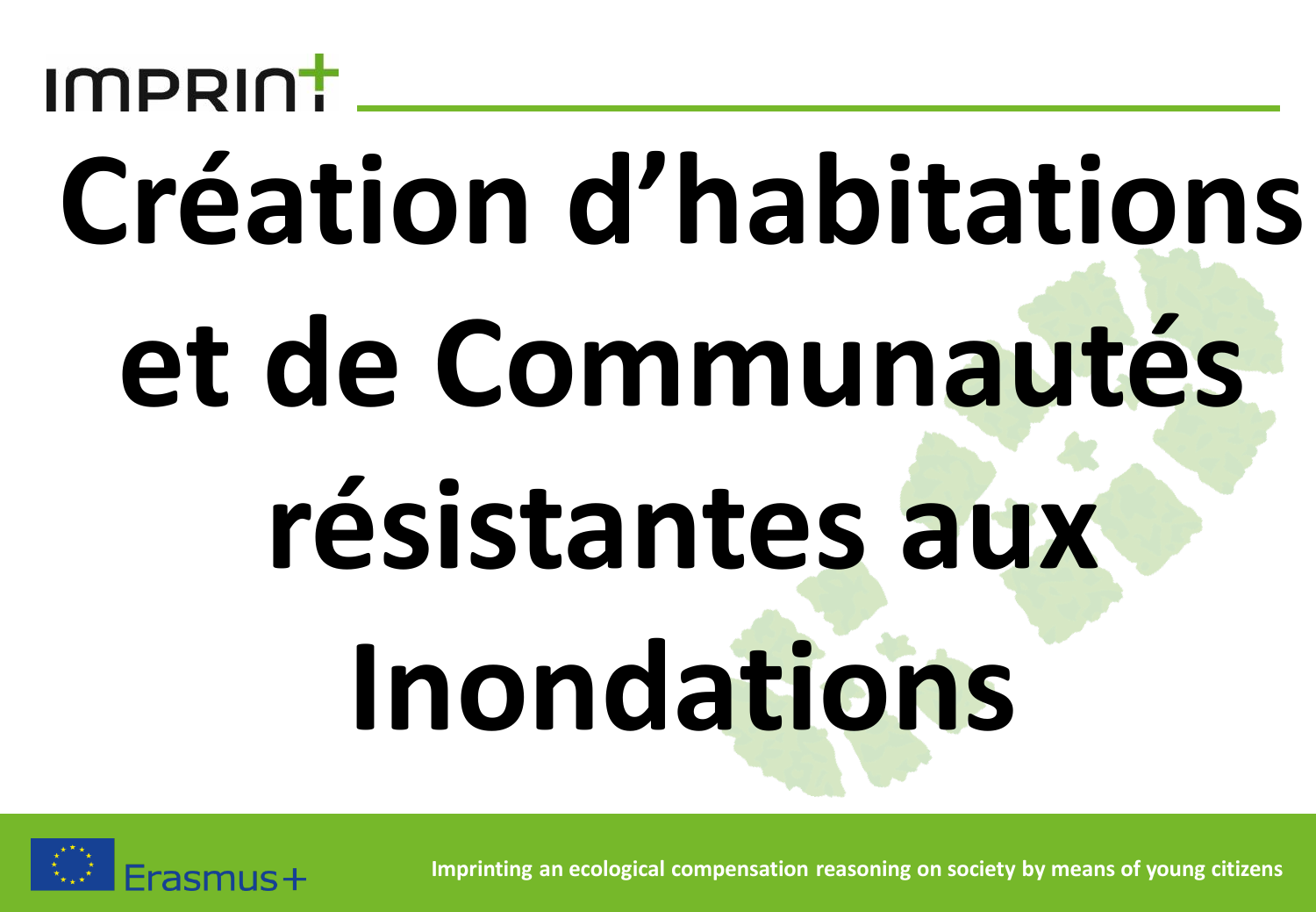

# **Elaboration d'une Economie "Zéro Déchet"**

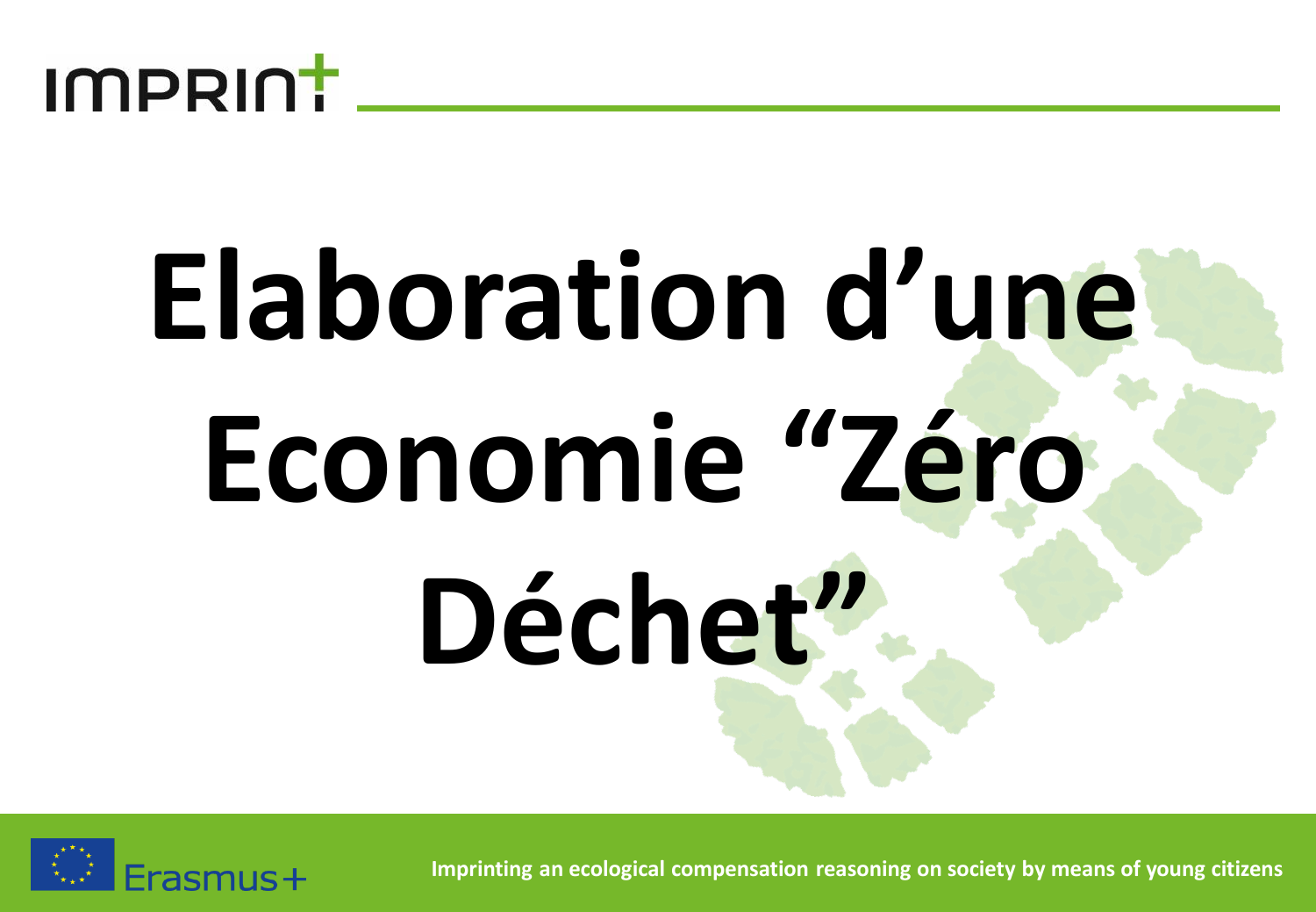

#### **Conception d'un Système Educatif qui Prépare les Personnes à un Futur Incertain**

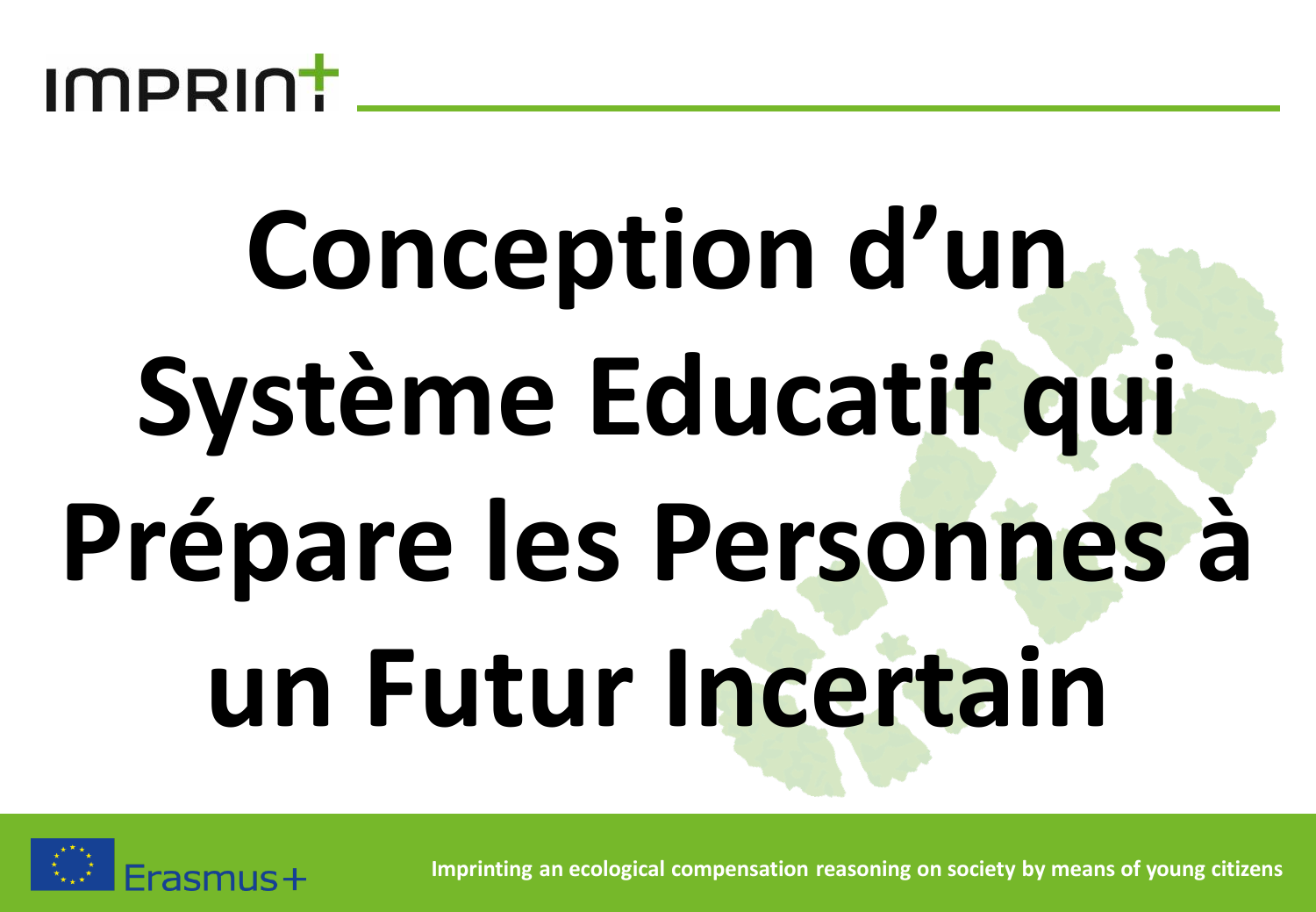

## **Création de Produits Locaux, de bons circuits et systèmes**

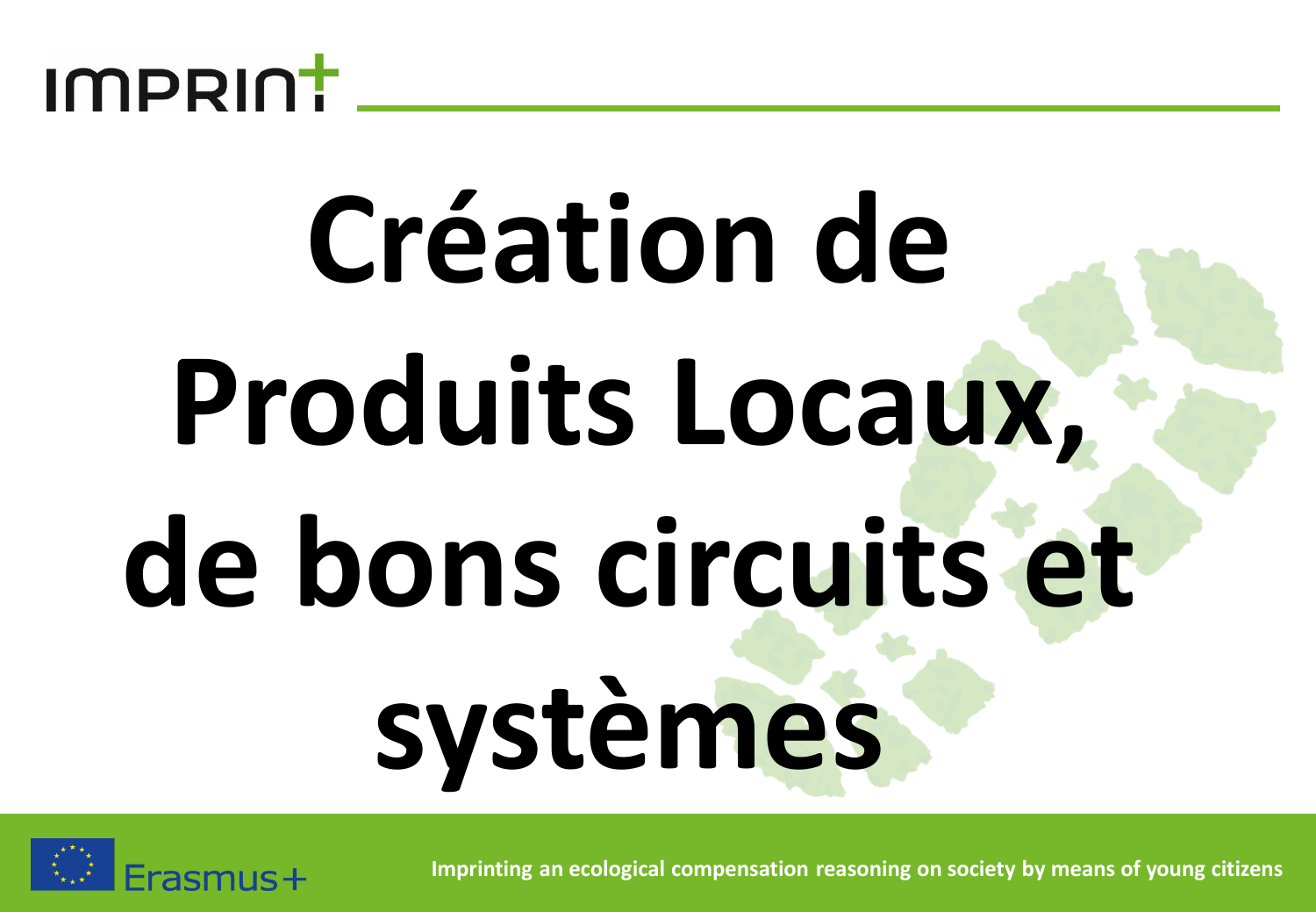

## **Rediriger les déchets alimentaires des zones d'enfouissement**

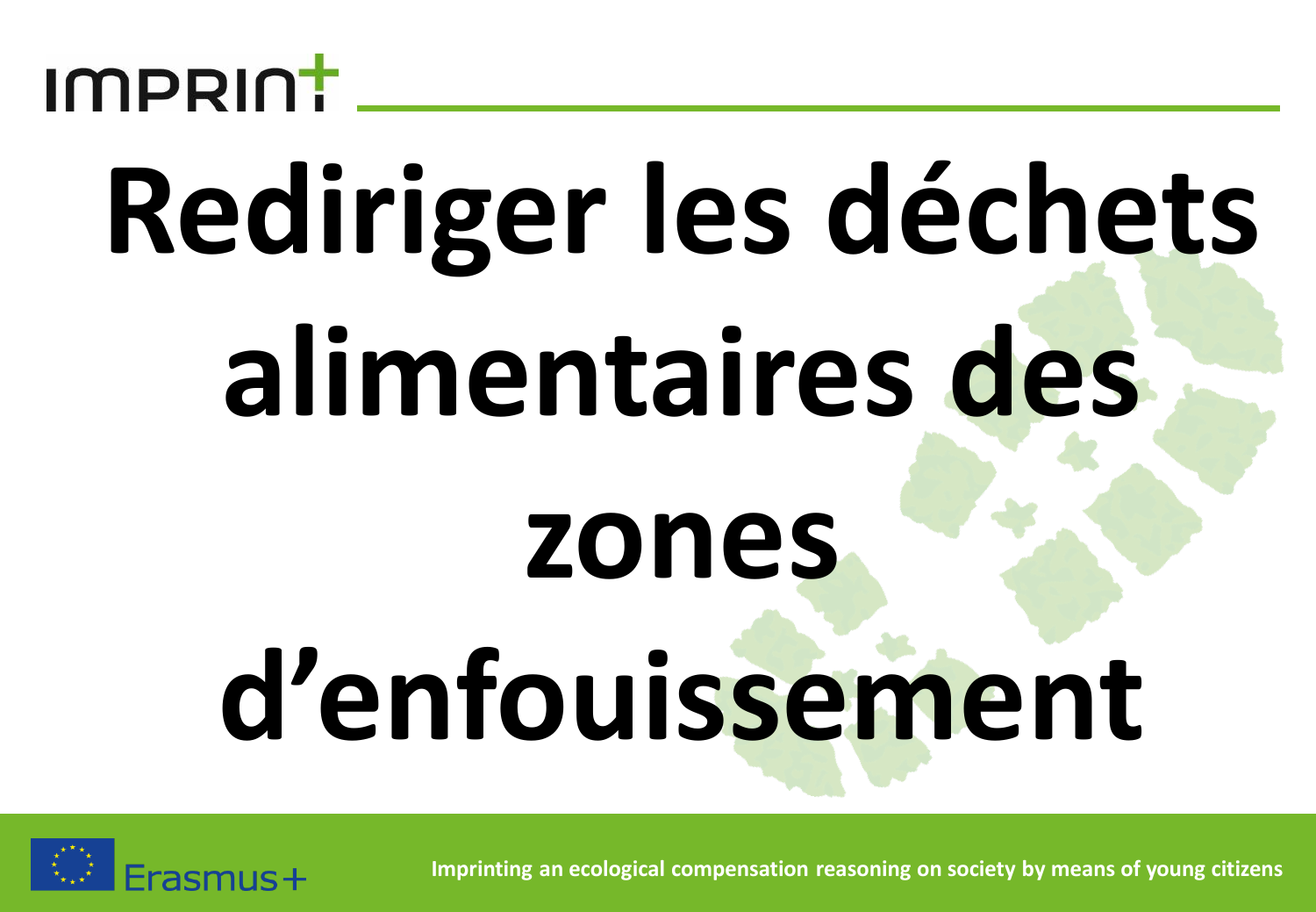

## **Garantir que nos Politiques de Pêche n'affectent pas l'Ecosystème Marin**

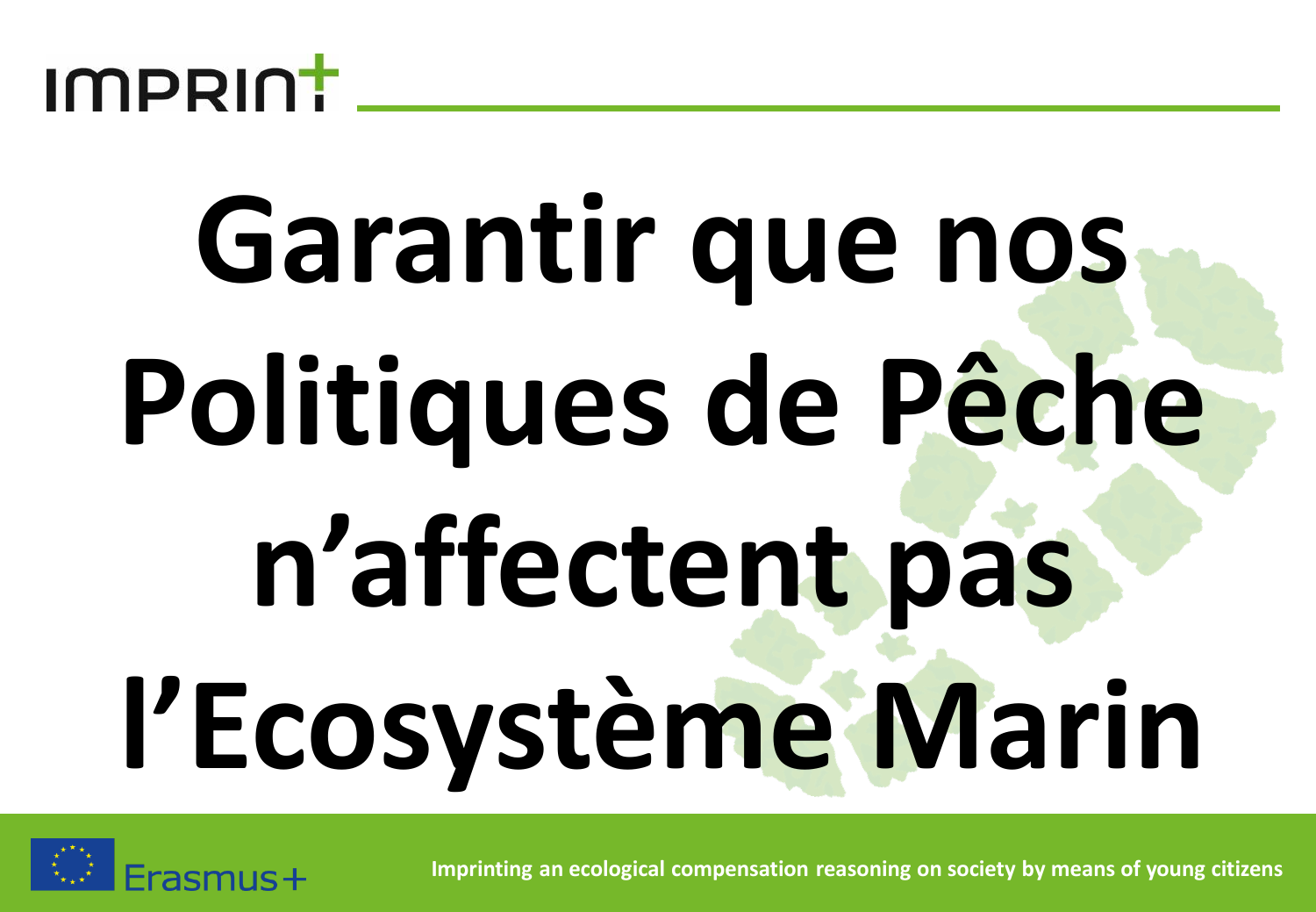

## **Investissement dans le Capital Naturel et les Services Ecosystémiques**

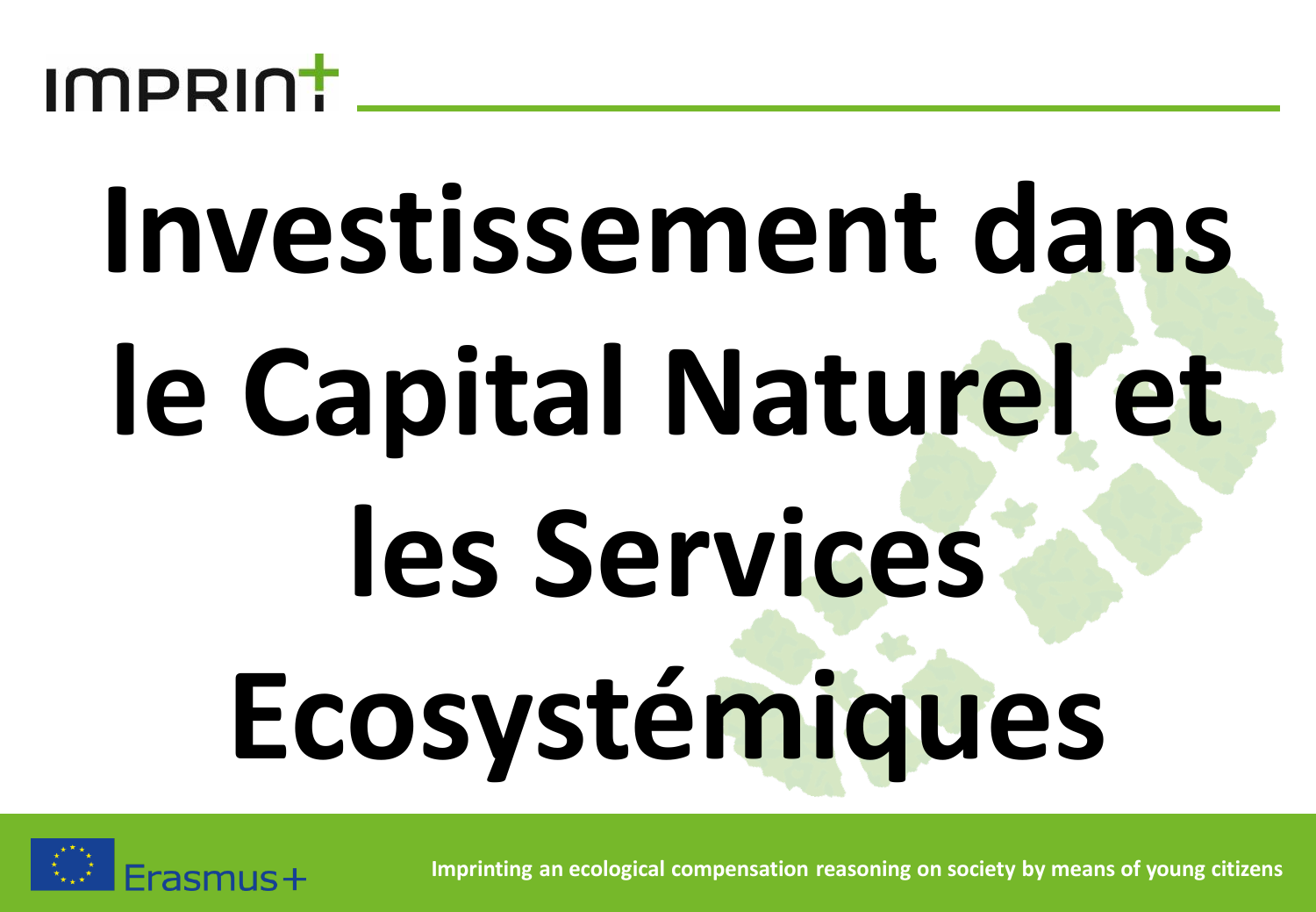

## **Prévention de l'Extinction des Espèces Autochtones**

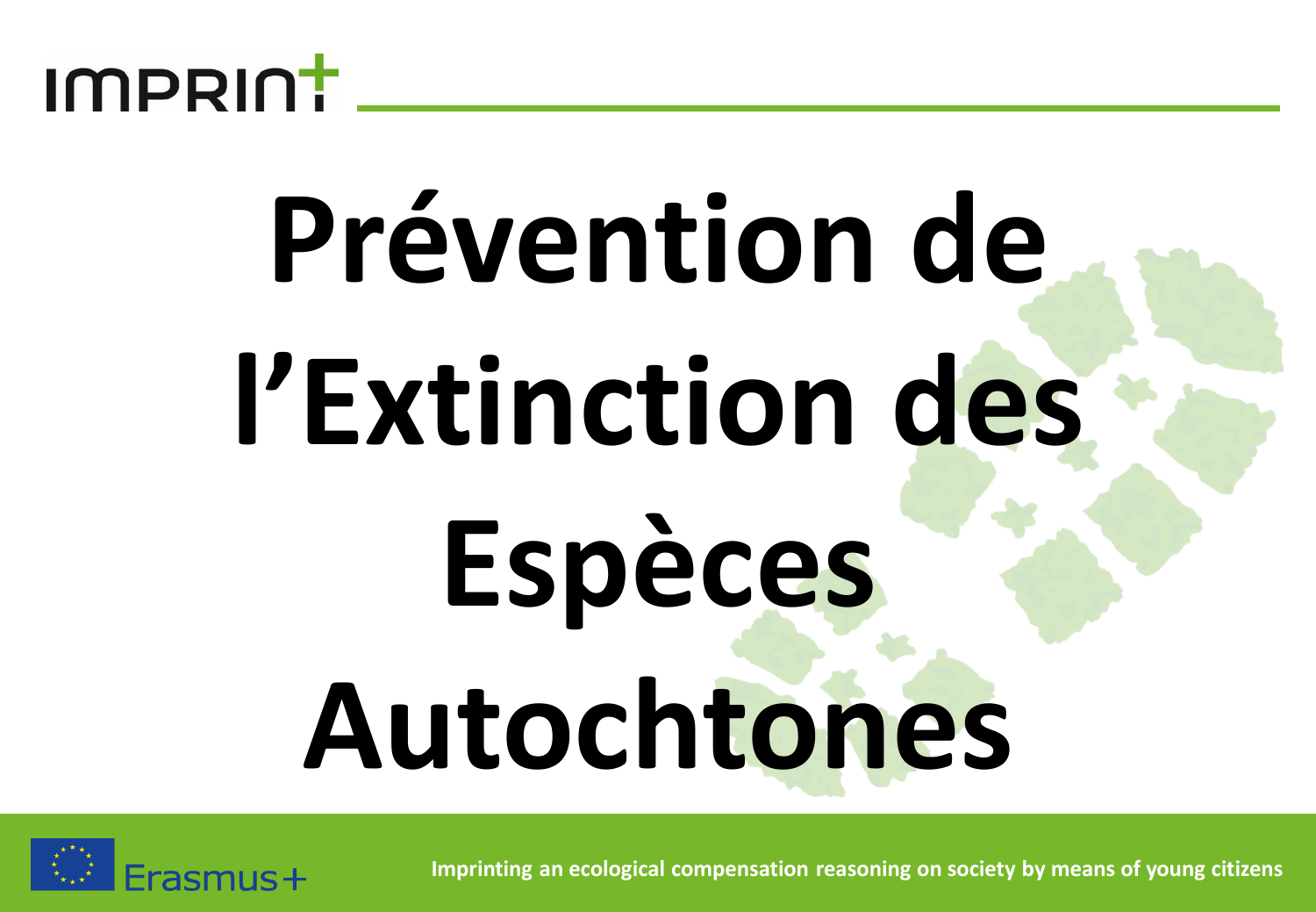

## **Création de procédés de fabrication non polluants**

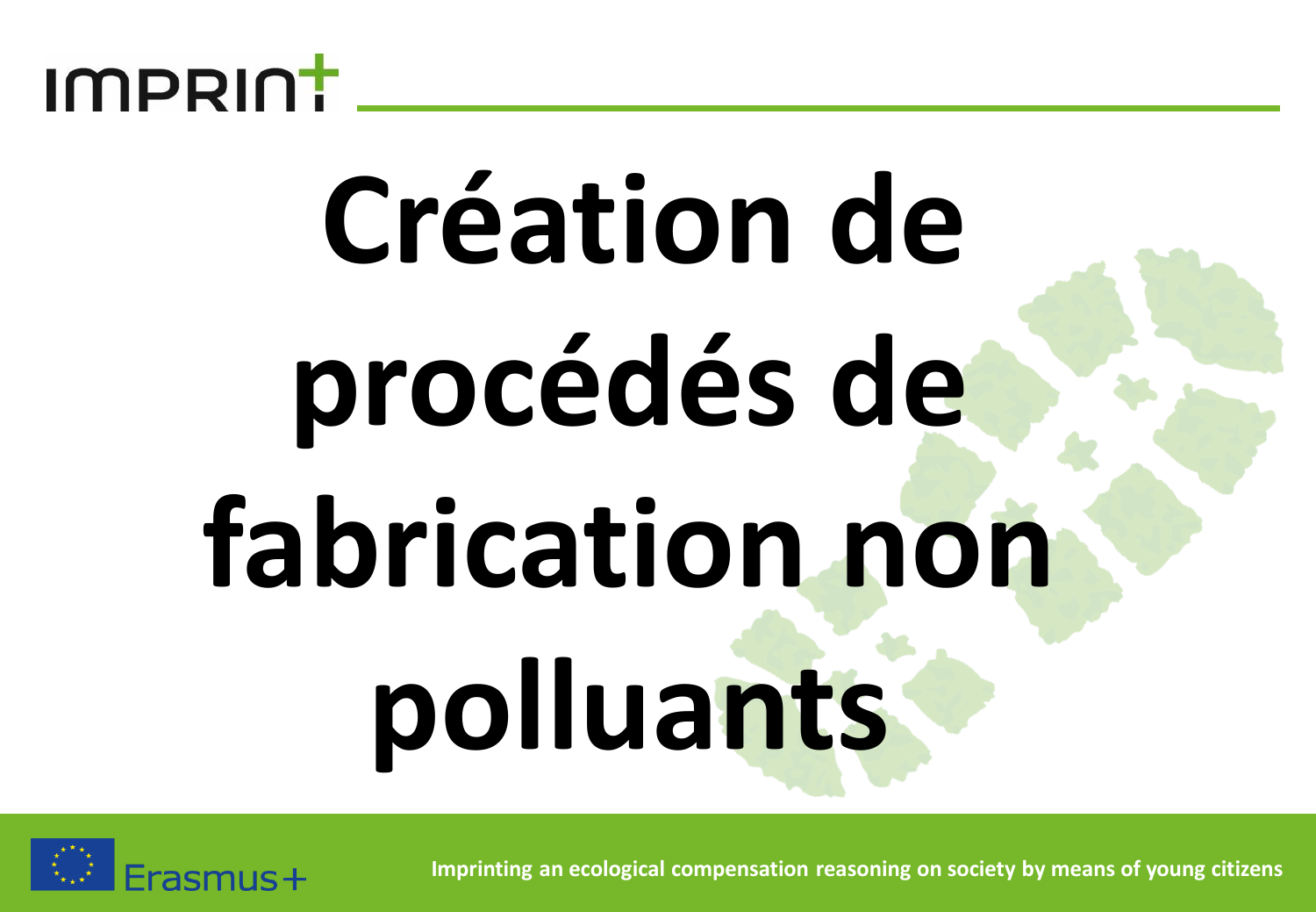

## **Protection de nos Pollinisateurs**

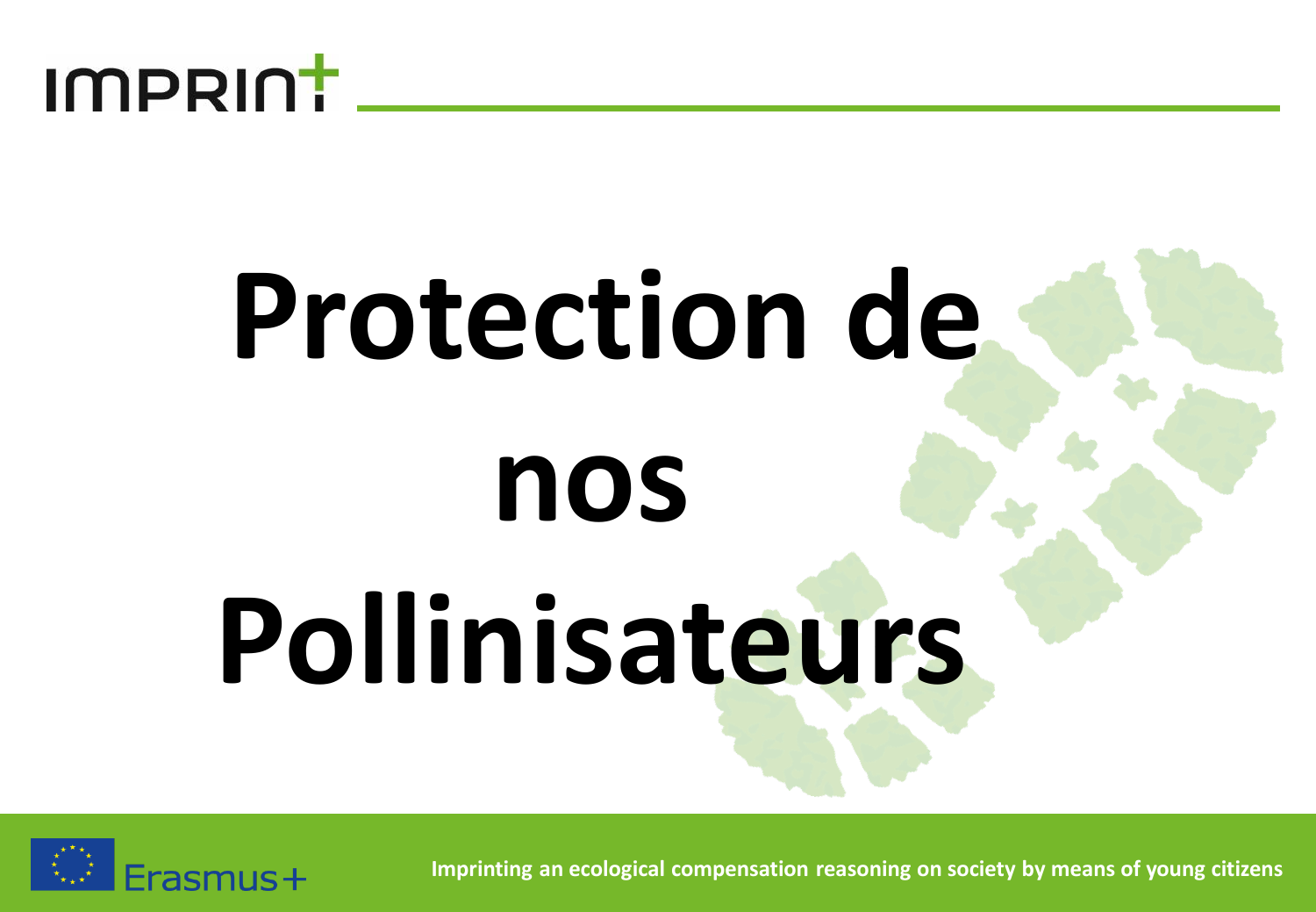

# **Nettoyer les Océans de leur Pollution Plastique**

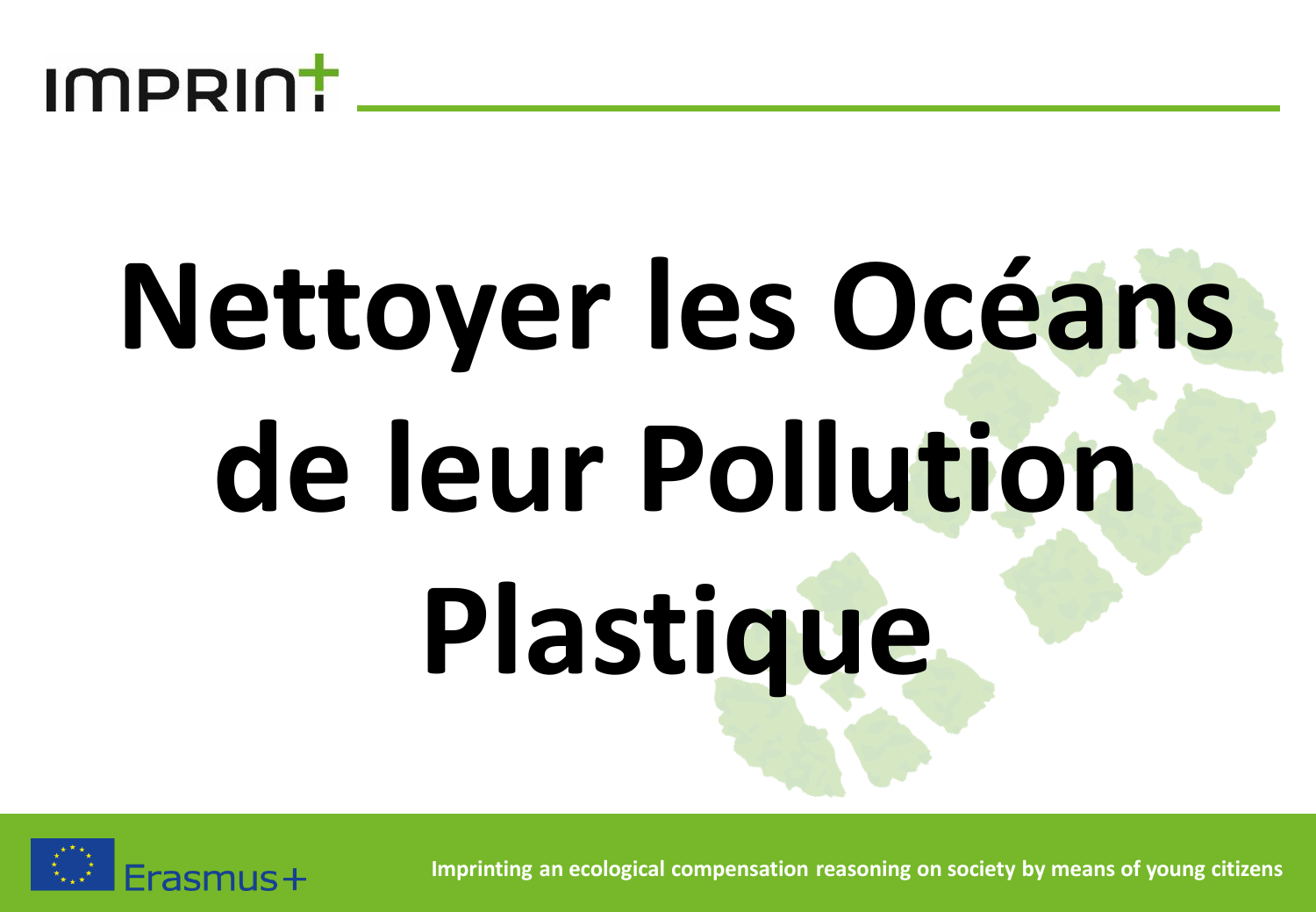

## **Conception d'un Système de Transport Public Efficace et "Zéro Carbone"**

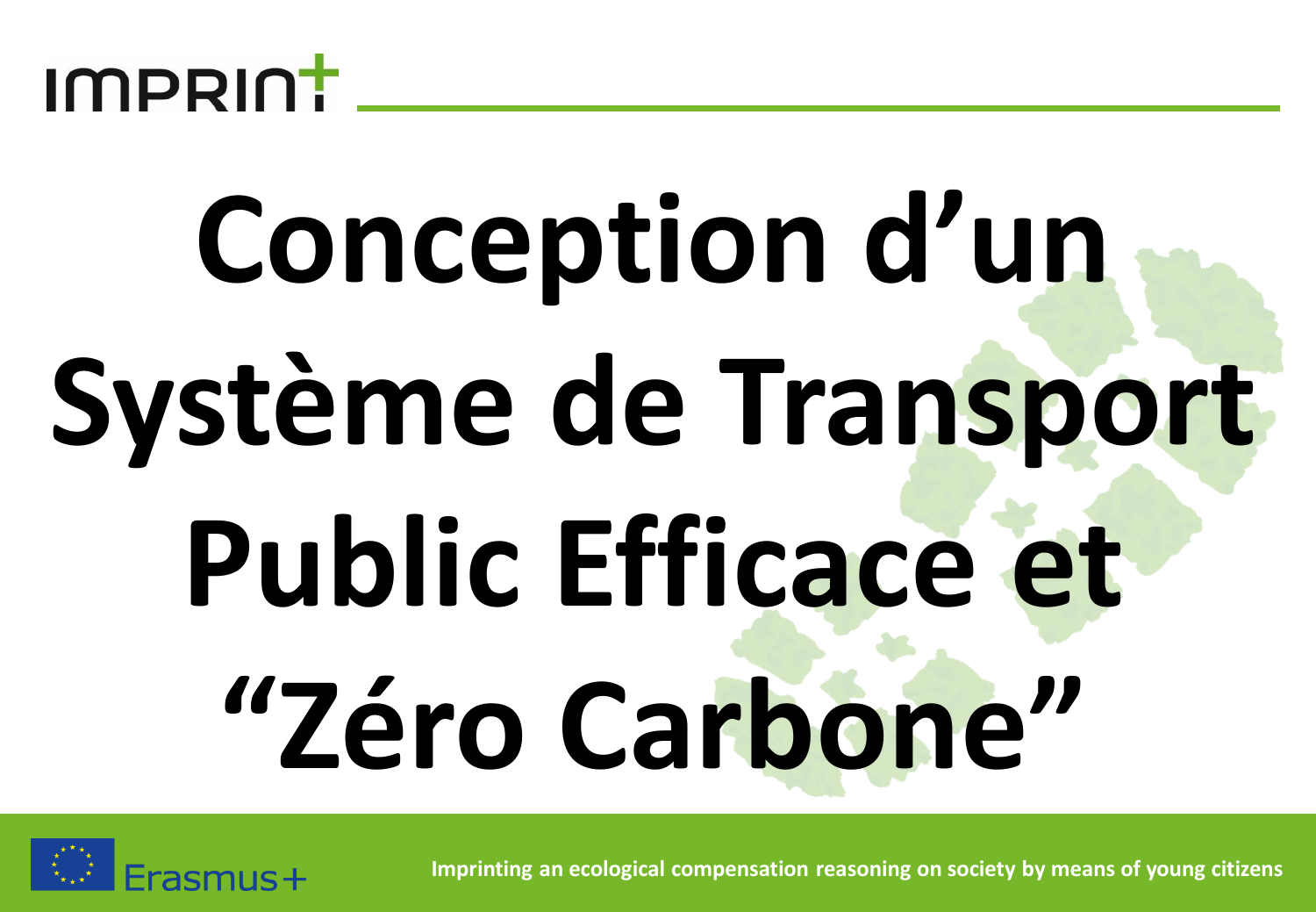#### IMPRINT

#### **Développer l'utilisation généralisée d'énergies renouvelables sans Carbone**

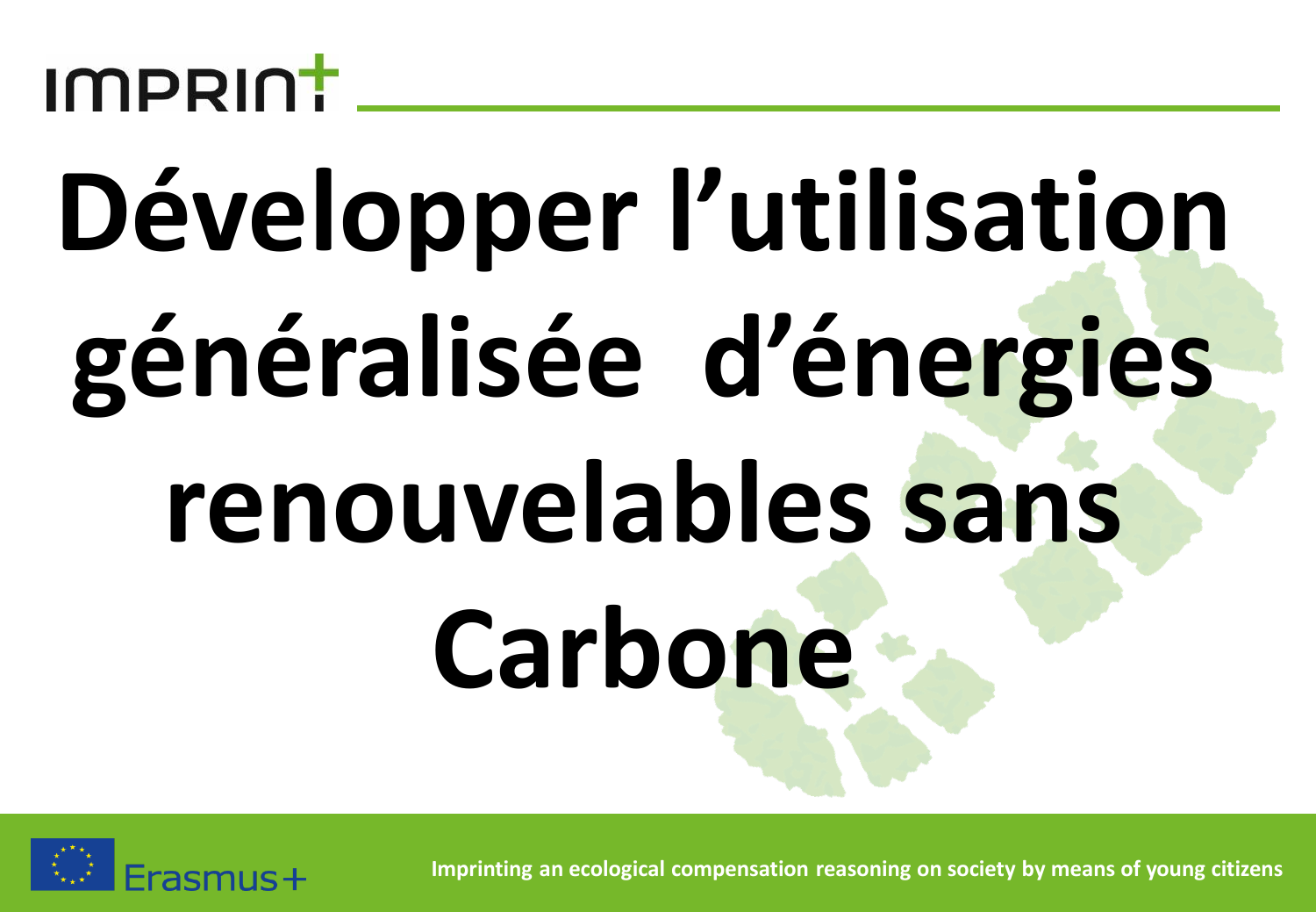

# **Prévention du Changement Climatique**